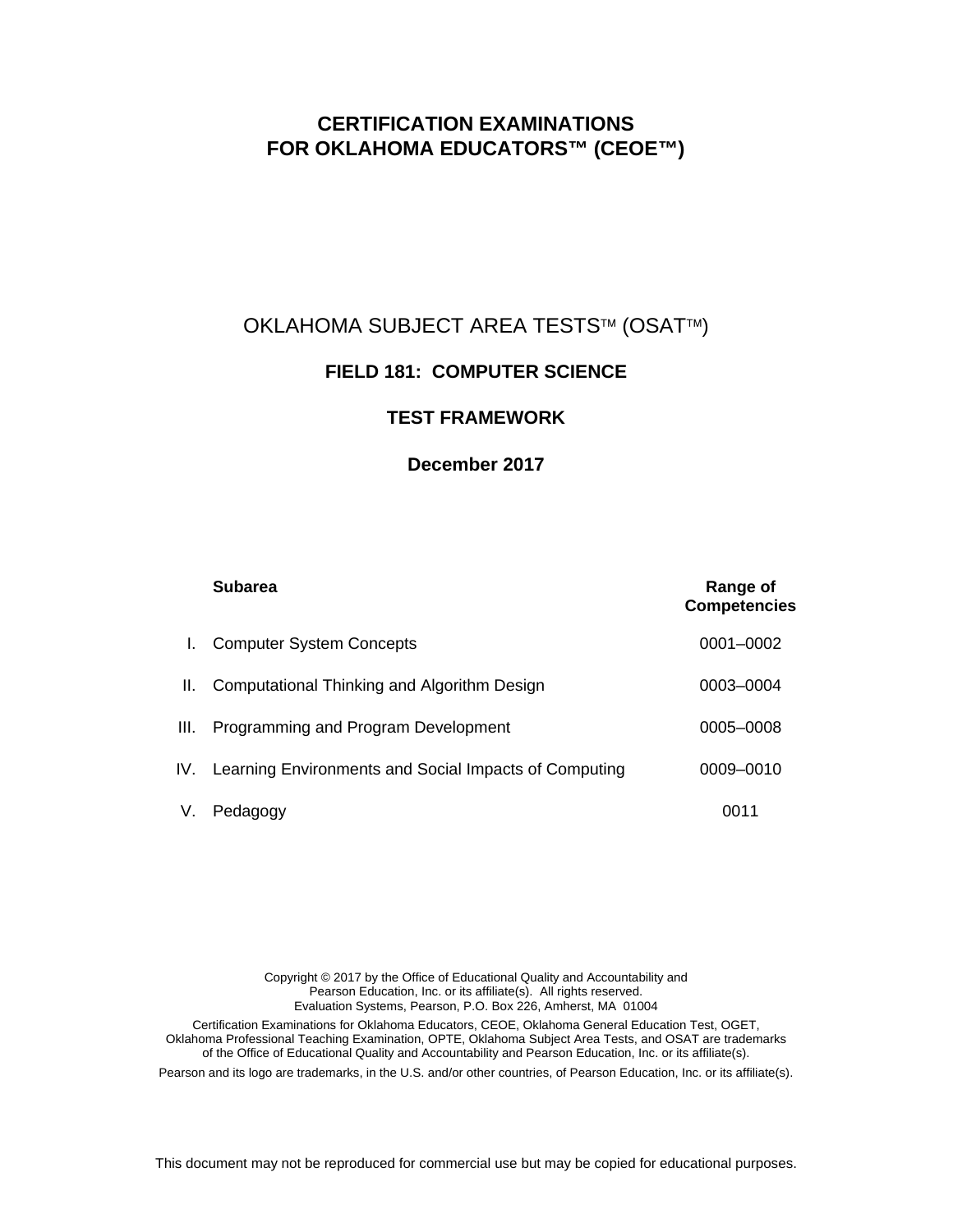# OKLAHOMA SUBJECT AREA TESTS™ (OSAT™)

## **FIELD 181: COMPUTER SCIENCE**

## **TEST FRAMEWORK**

I. Computer System Concepts II. Computational Thinking and Algorithm Design III. Programming and Program Development IV. Learning Environments and Social Impacts of Computing V. Pedagogy

#### **SUBAREA I—COMPUTER SYSTEM CONCEPTS**

#### **Competency 0001**

#### **Apply concepts related to computer systems and computing devices.**

- Apply knowledge of data representation (e.g., floating point, integer, character).
- Analyze characteristics, functions, and interactions of computer hardware components (e.g., CPU, RAM, peripherals, instruction cycle).
- Apply knowledge of the purpose and functions of operating systems (e.g., resource management, scheduling).
- Apply knowledge of a variety of application software (e.g., browser, word processor, apps).
- Apply knowledge of software and processes used to collect, transform, and analyze data (e.g., spreadsheets, database software, queries).
- Apply knowledge of Web development and design tools (e.g., HTML, scripting languages, style sheets).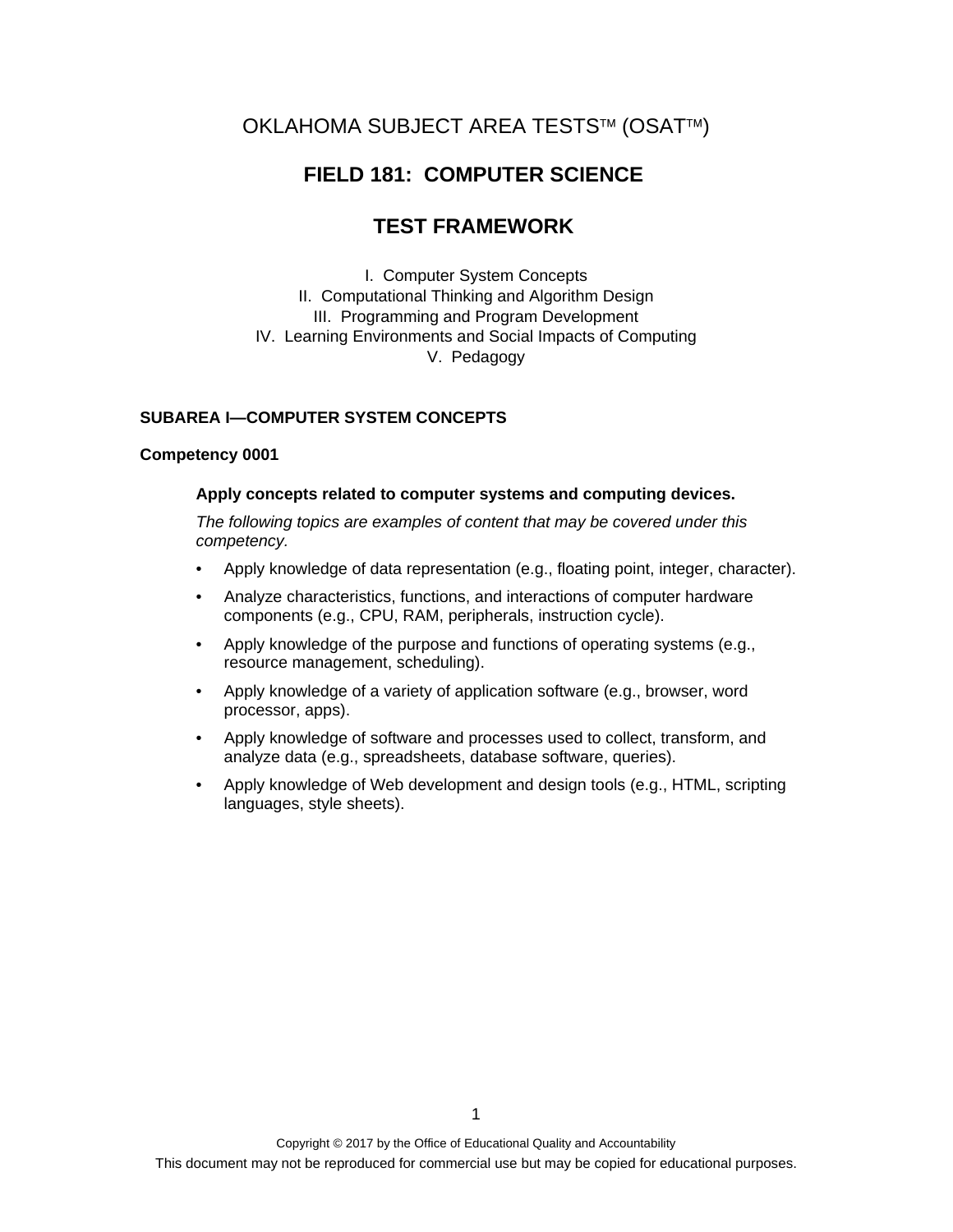#### **Competency 0002**

#### **Apply knowledge of characteristics of computer networks and the Internet.**

*The following topics are examples of content that may be covered under this competency.* 

- Apply knowledge of network medium technologies (e.g., copper, fiber, radio).
- Apply knowledge of network architecture (e.g., peer to peer, client server) and network hardware components (e.g., modem, router, switch).
- Apply network communication concepts (e.g., IP/MAC address, communication protocols, packet switching).
- Apply knowledge of the basic structure and operation of the Internet (e.g., network of networks).
- Apply knowledge of security and privacy issues related to networks and the Internet (e.g., firewalls, data encryption, phishing, malware).

#### **SUBAREA II—COMPUTATIONAL THINKING AND ALGORITHM DESIGN**

#### **Competency 0003**

#### **Apply knowledge of the problem-solving process and algorithm design.**

- Demonstrate knowledge of the general characteristics and the role of algorithms in computing.
- Apply knowledge of the problem-solving process and algorithm design.
- Apply principles of abstraction and decomposition to manage problem complexity.
- Analyze how information (e.g., texts, graphics, sounds) is represented.
- Apply concepts of sequence, selection, and iteration to develop algorithms.
- Analyze pseudocode segments and block-based visual programming segments.
- Demonstrate knowledge of the use of modeling and simulation to solve problems.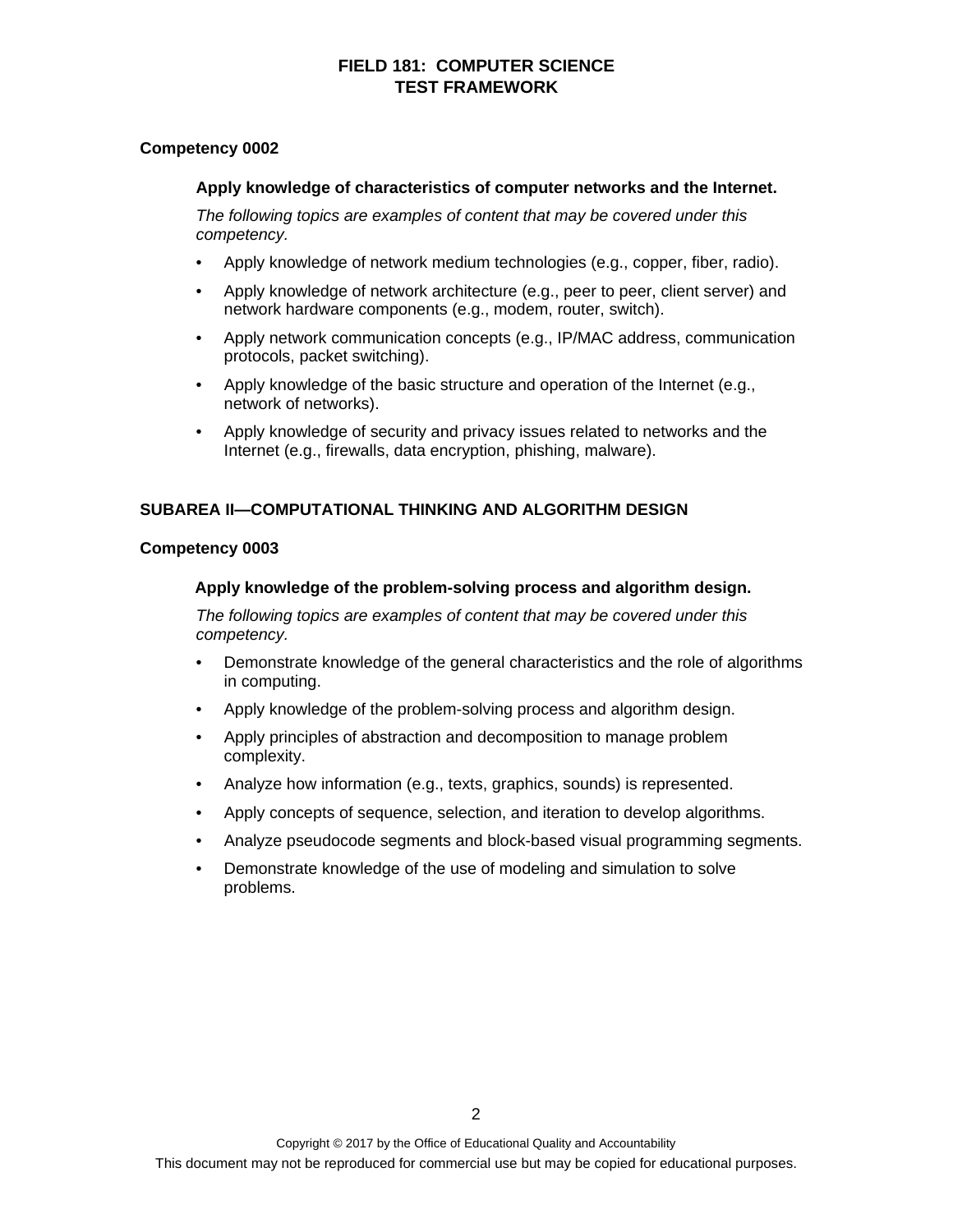#### **Competency 0004**

#### **Analyze types and characteristics of algorithms.**

*The following topics are examples of content that may be covered under this competency.* 

- Evaluate the output of a given algorithm.
- Select or modify an algorithm to solve a problem.
- Analyze characteristics and uses of search algorithms (e.g., linear, binary).
- Analyze characteristics and uses of sorting algorithms (e.g., selection, insertion).
- Analyze characteristics related to algorithm correctness and efficiency (e.g., timeand-space trade-offs).
- Demonstrate knowledge that there are computational problems that cannot be solved in a reasonable amount of time.

#### **SUBAREA III—PROGRAMMING AND PROGRAM DEVELOPMENT**

#### **Competency 0005**

#### **Apply knowledge of principles and procedures for program development.**

- Apply knowledge of the software development cycle.
- Apply knowledge of characteristics of high-level programming languages (e.g., syntax, semantics).
- Identify common programming errors.
- Apply knowledge of tools and procedures for locating errors in computer programs (e.g., hand tracing code, use of a debugger).
- Apply principles of appropriate program documentation.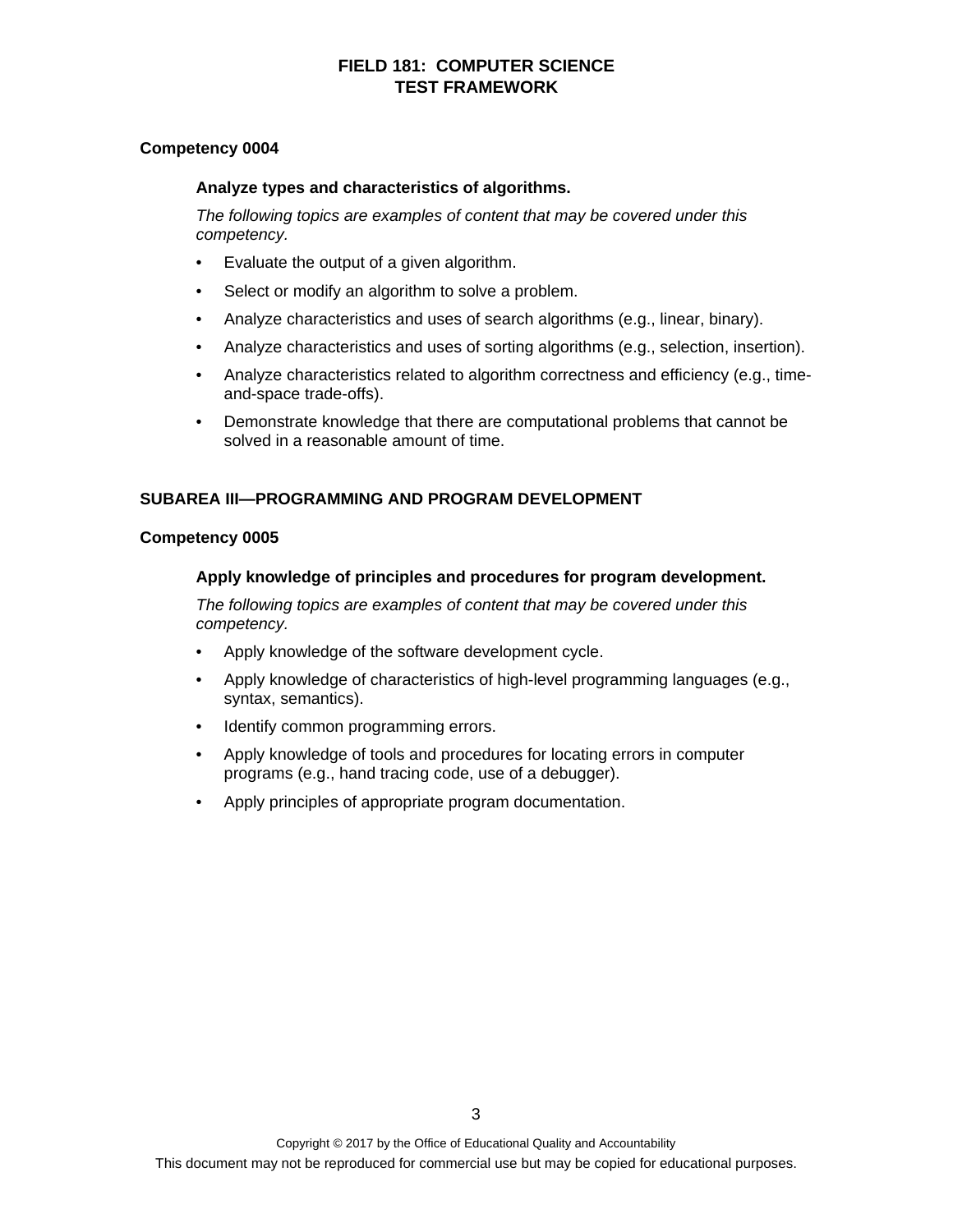#### **Competency 0006**

#### **Apply knowledge of characteristics and applications of data types.**

*The following topics are examples of content that may be covered under this competency.* 

- Analyze the use of primitive data types (e.g., integer, floating-point number, character, Boolean) in various situations.
- Apply properties of strings and string methods and operations (e.g., length, substring, concatenate).
- Apply knowledge of characteristics and uses of constants, variables, and classes.
- Apply properties of lists and arrays in a variety of applications (e.g., loop through a list, populate an array).

#### **Competency 0007**

#### **Apply knowledge of types and characteristics of statements, operators, and control structures.**

- Interpret comparison operators in various contexts.
- Interpret logical operators in various contexts.
- Apply knowledge of characteristics and uses of statements (e.g., assignment, input/output, declaration).
- Analyze the use of conditional control structures (e.g., if, if-else) to solve problems.
- Analyze the use of repetitive control structures (e.g., while, for) to solve problems.
- Analyze characteristics of methods, parameters, and parameter-passing techniques.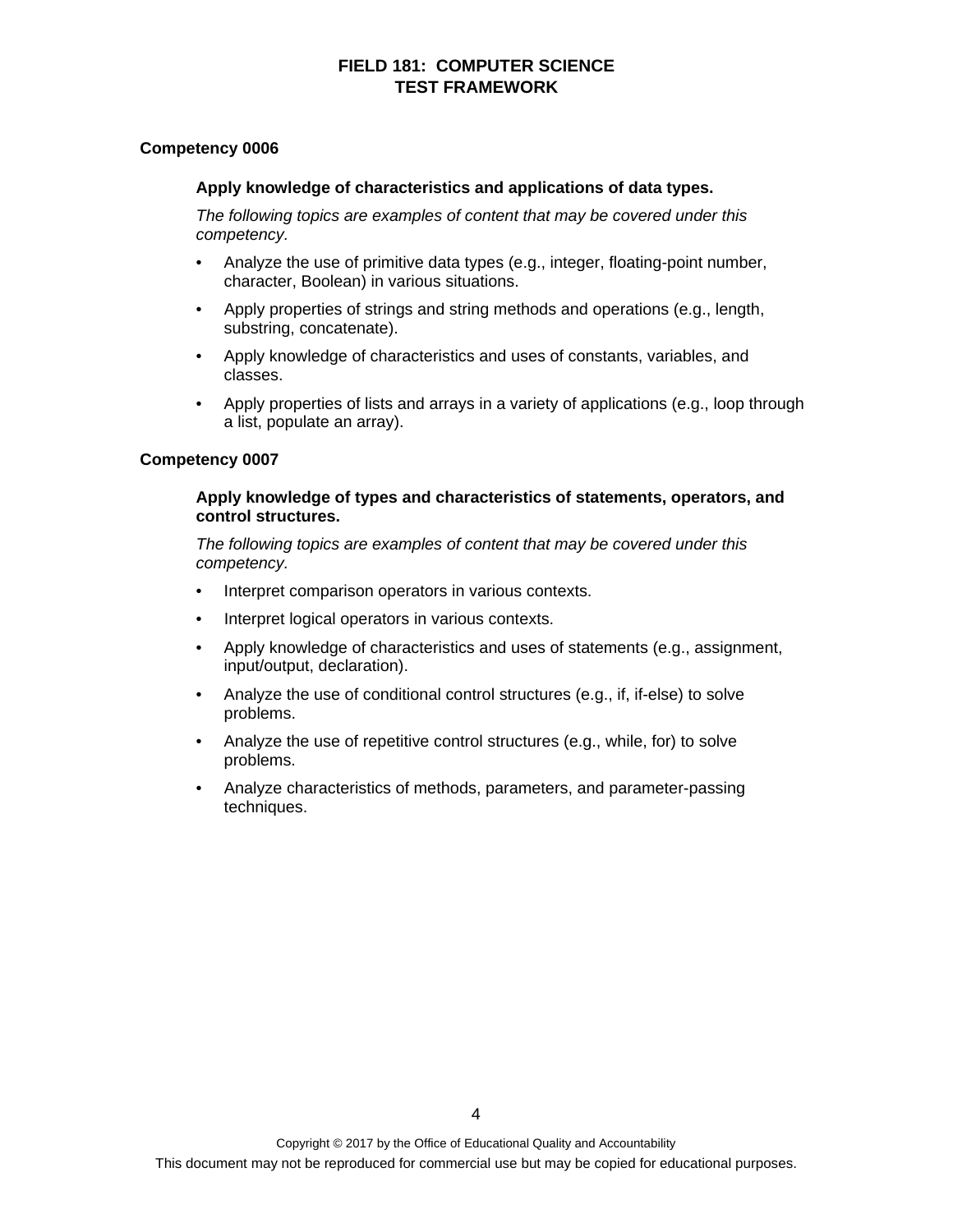#### **Competency 0008**

#### **Apply knowledge of object-oriented programming.**

*The following topics are examples of content that may be covered under this competency.* 

- Apply characteristics of objects and classes in various contexts.
- Apply principles of data encapsulation.
- Demonstrate knowledge of the principles of inheritance.
- Apply knowledge of characteristics and uses of constructors.
- Apply knowledge of characteristics and uses of libraries and predefined classes.

#### **SUBAREA IV—LEARNING ENVIRONMENTS AND SOCIAL IMPACTS OF COMPUTING**

#### **Competency 0009**

#### **Apply knowledge of effective teaching strategies and learning environments.**

- Apply knowledge of a variety of tools for creating digital artifacts (e.g., multimedia content, smart phone apps).
- Apply knowledge of strategies that foster innovative thinking, creative problem solving, and collaboration.
- Apply knowledge of developmentally appropriate instructional strategies, tools, and technologies to support the diverse needs of all learners.
- Apply knowledge of multiple forms of assessment and the use of data to shape classroom instruction.
- Apply knowledge of issues related to diversity, gender, and equitable access to technology resources.
- Apply knowledge of appropriate practices to address problematic concepts and constructs in computer science.
- Apply knowledge of issues related to the safe and effective use of technology tools, including online safety and privacy of electronic student information.